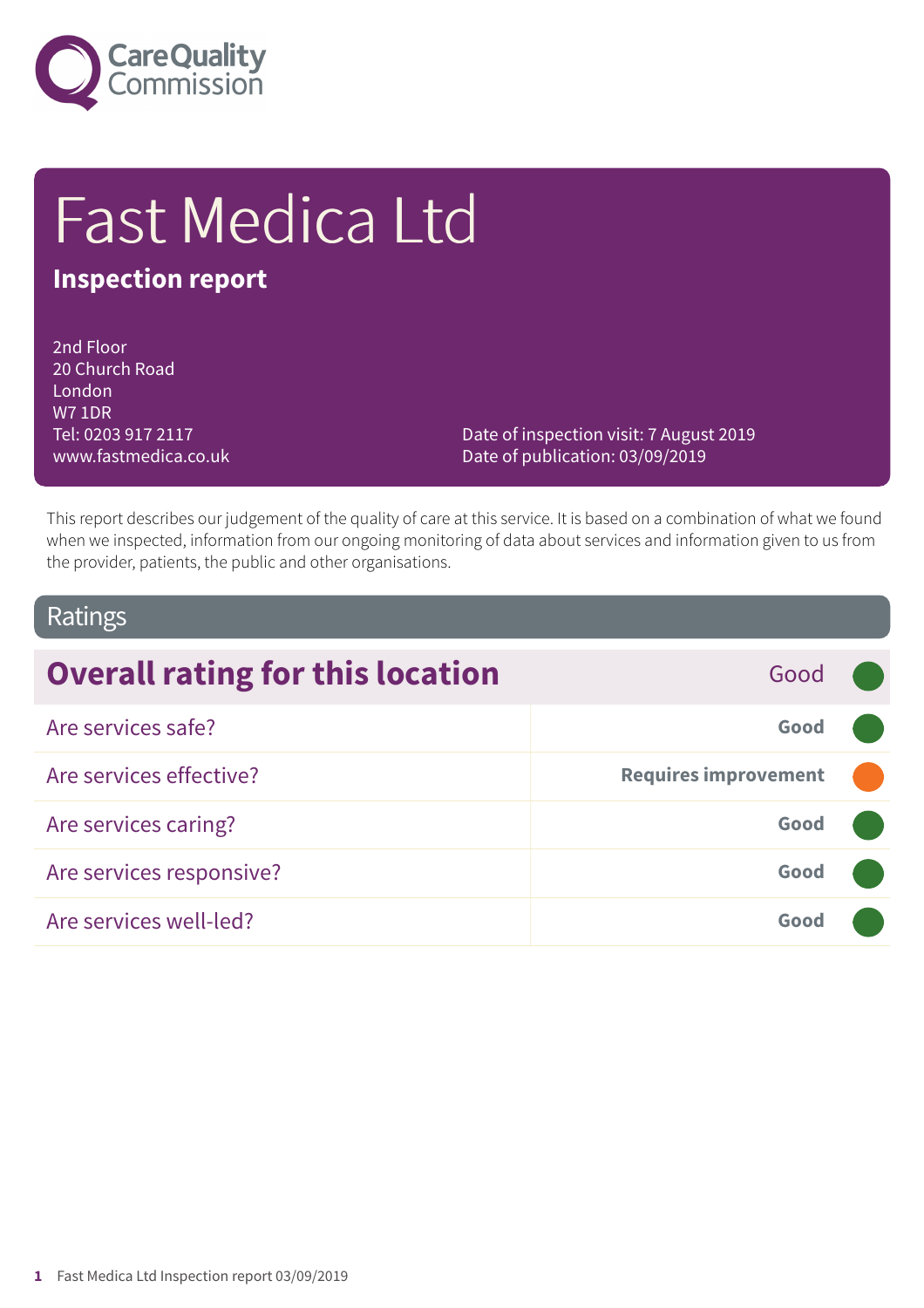# Overall summary

**This service is rated as** Good **overall.** (This service was previously inspected in December 2018 and April 2019).

The key questions are rated as:

Are services safe? – Good

Are services effective? – Requires improvement

Are services caring? – Good

Are services responsive? – Good

Are services well-led? – Good

We carried out an announced comprehensive inspection at Fast Medica Ltd to follow up on breaches of regulations.

We carried out an announced focused inspection on 24 April 2019. This was to follow-up on two warning notices the Care Quality Commission served following an announced comprehensive inspection on 19 December 2018 when the provider was not providing safe, effective and well-led care in accordance with the relevant regulations. The inspection on 19 December 2018 highlighted several areas where the service had not met the standards of regulations. We checked these areas as part of a focused inspection on 24 April 2019 and this comprehensive inspection on 7 August 2019 and found this had been resolved.

The previous inspection reports can be found by selecting the 'all reports' link for Fast Medica Ltd on our website at www.cqc.org.uk.

Fast Medica Ltd is an independent clinic in the London Borough of Ealing and provides private primary medical services. The service offers services for adults and children. Most of the patients seen at the service are from the Polish speaking community. Medical consultations and diagnostic tests are provided by the clinic; however, no surgical procedures are carried out.

One of the directors is the registered manager. A registered manager is a person who is registered with the Care Quality Commission to manage the service. Like registered providers, they are 'registered persons'. Registered persons have legal responsibility for meeting the requirements in the Health and Social Care Act 2008 and associated Regulations about how the service is run.

Twenty seven people provided feedback about the service, which was positive about the care and treatment offered by the service. They were satisfied with the standard of care received and thought the doctors were approachable, committed and caring. They said the staff were helpful and treated them with dignity and respect.

#### **Our key findings were:**

- The service had demonstrated improvements in all areas highlighted in the previous inspection in December 2018.
- The service had appointed a clinical lead to ensure the delivery of safe and effective care.
- The service had reviewed and improved their clinical governance systems.
- The service had implemented reliable systems for appropriate and safe handling of medicines and the ultrasound scans.
- The service was involved in quality improvement activity.
- The service had implemented systems to undertake quality monitoring of clinicians' performance including the handling of ultrasound scans.
- Consultation notes and the scan results were documented in the English language, which included complete, legible and accurate information in an accessible way.
- The service had developed a clinical risk management template to consider how they would manage the risk when offering the baby scans when consent to share information with the woman's NHS GP was not given.
- Service specific policies were reviewed and updated. However, they had not always assured themselves that they were operating as intended. For example, some patients had not received coordinated care, because the service had not followed their own policy to encourage patients to share the details of their consultations with their registered GP or regular physician when required to ensure safe and effective delivery of care. The service had not communicated effectively when patients declined, as they had not recorded in the patient's records that they had tried to persuade them to permit this, in situations in which this would be important.
- The service had taken steps to improve recruitment processes.
- Appointments were available on a pre-bookable basis. The service provided only face to face consultations.
- Staff involved and treated patients with compassion, kindness, dignity and respect.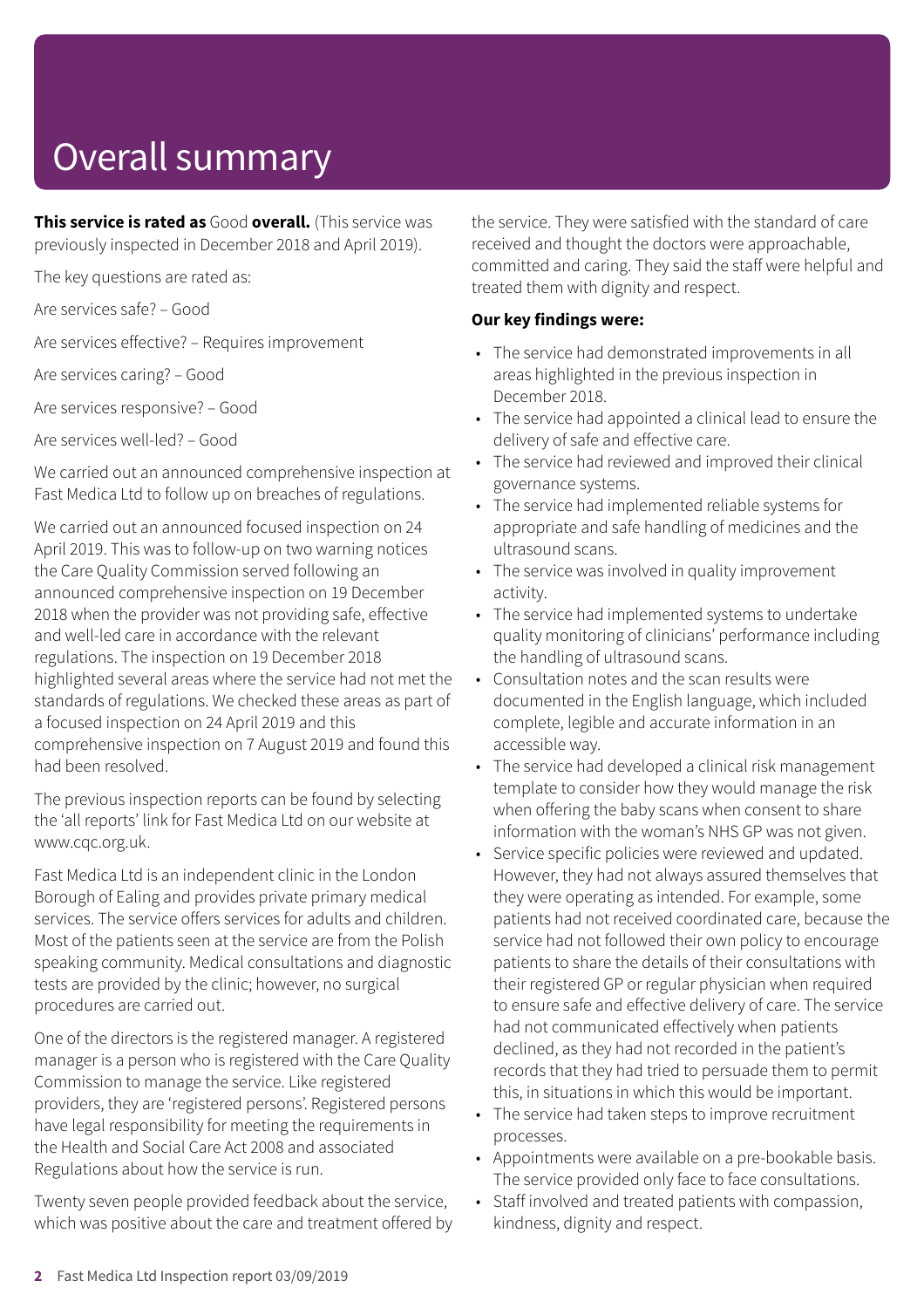# Overall summary

- Information about services and how to complain was available.
- The service was aware of and complied with the requirements of the Duty of Candour.

The areas where the provider **must** make improvements as they are in breach of regulations are:

• Establish effective systems and processes to ensure good governance in accordance with the fundamental standards of care.

(Please see the specific details on action required at the end of this report).

The areas where the provider **should** make improvements are:

- Carry out calibration of medical equipment according to manufacturers' instructions.
- Follow your own complaints policy and register with an appropriate organisation to ensure the complainant's right to escalate the complaint if required.

#### **Dr Rosie Benneyworth BM BS BMedSci MRCGP**

Chief Inspector of Primary Medical Services and Integrated Care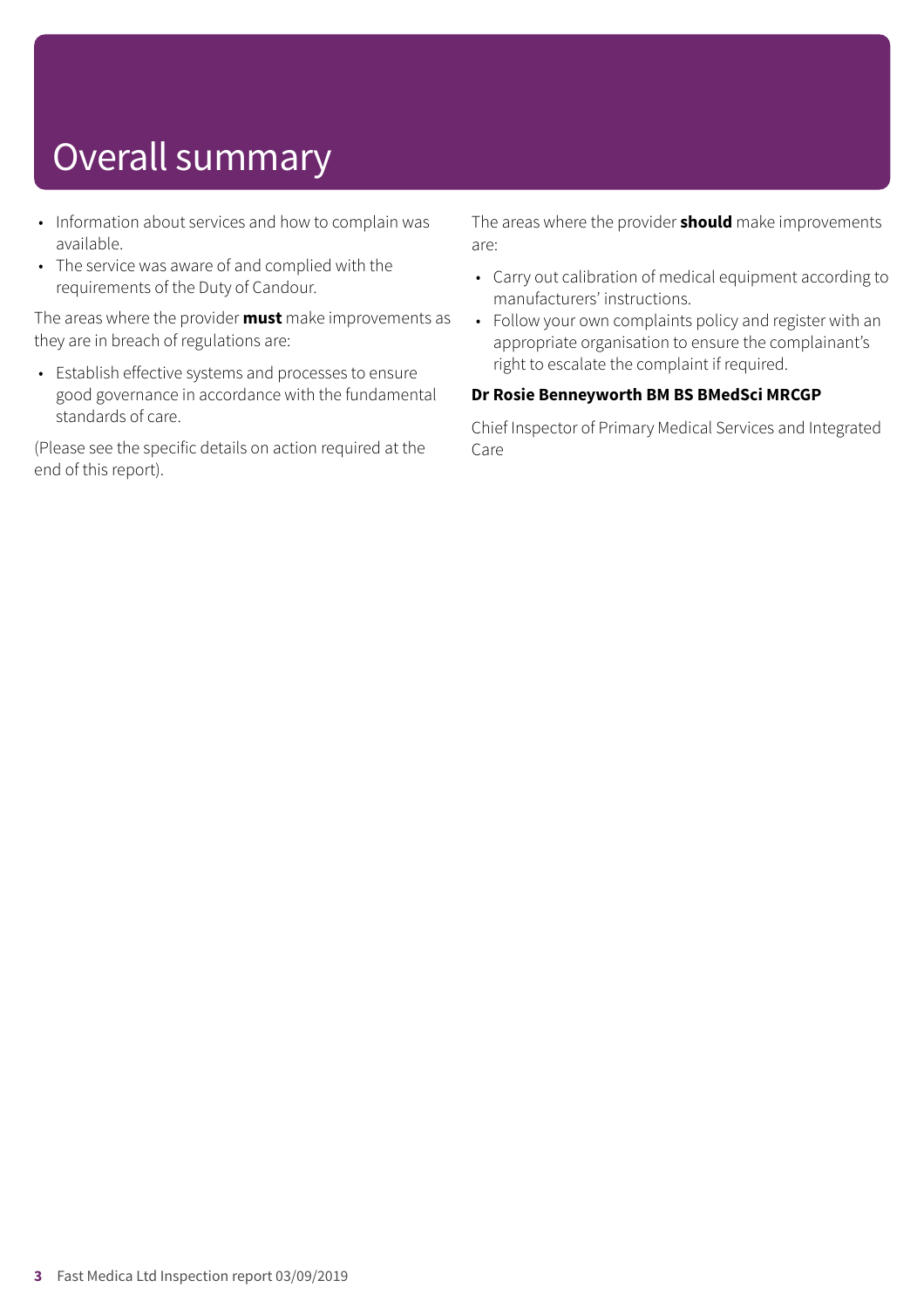### Our inspection team

Our inspection team was led by a CQC lead inspector**.** The team included a GP specialist advisor.

### Background to Fast Medica Ltd

Fast Medica Ltd is an independent clinic in the London Borough of Ealing and provides private primary medical services.

Fast Medica Ltd started in March 2018 and has two directors who run the service. The service uses a number of self-employed doctors. All doctors are on the General Medical Council (GMC) register and have indemnity insurance to cover their work. Medical consultations and diagnostic tests are provided by the clinic however no surgical procedures are carried out.

The service is run by two directors, supported by a practice manager and a head receptionist.

Services are provided from: Fast Medica Ltd, 2nd Floor, Hanwell Health Centre, 20 Church Road

London, W7 1DR. We visited this location as part of the inspection on 24 April 2019.

Online services can be accessed from the practice website: .

The service offers services for adults and children. Most of the patients seen at the service are from the Polish speaking community.

The service offers general practice services and gynaecology services including scans for babies. On average they offer 10 general practitioner consultations per month, 60 gynaecologist consultations per month and 75 scans per month (a combination of scans for babies, non-pregnant women and other scans).

In addition, the service offers consultations with Cardiologist, Dermatologist, Sexual Health Practitioner, Respiratory Physician, Allergist, Diabetologist, Endocrinologist, Paediatrician, Urologist, Cryotherapy and Psychiatrist. On average they all offer 90 consultations per month.

The service has core opening hours from 9am to 9pm Monday to Saturday and 9am to 3pm Sunday.

The service is registered with the Care Quality Commission to provide the regulated activities of diagnostic and screening procedures, treatment of disease, disorder and injury, and surgical procedures. This service is registered with CQC under the Health and Social Care Act 2008 in respect of the services it provides.

#### **How we inspected this service**

Pre-inspection information was gathered and reviewed before the inspection. We spoke with the registered manager, a practice manager and three doctors. We looked at records related to patient assessments and the provision of care and treatment. We also reviewed documentation related to the management of the service. We reviewed patient feedback received by the service.

To get to the heart of patients' experiences of care and treatment, we always ask the following five questions:

- $\cdot$  Is it safe?
- Is it effective?
- Is it caring?
- Is it responsive to people's needs?
- Is it well-led?

These questions therefore formed the framework for the areas we looked at during the inspection.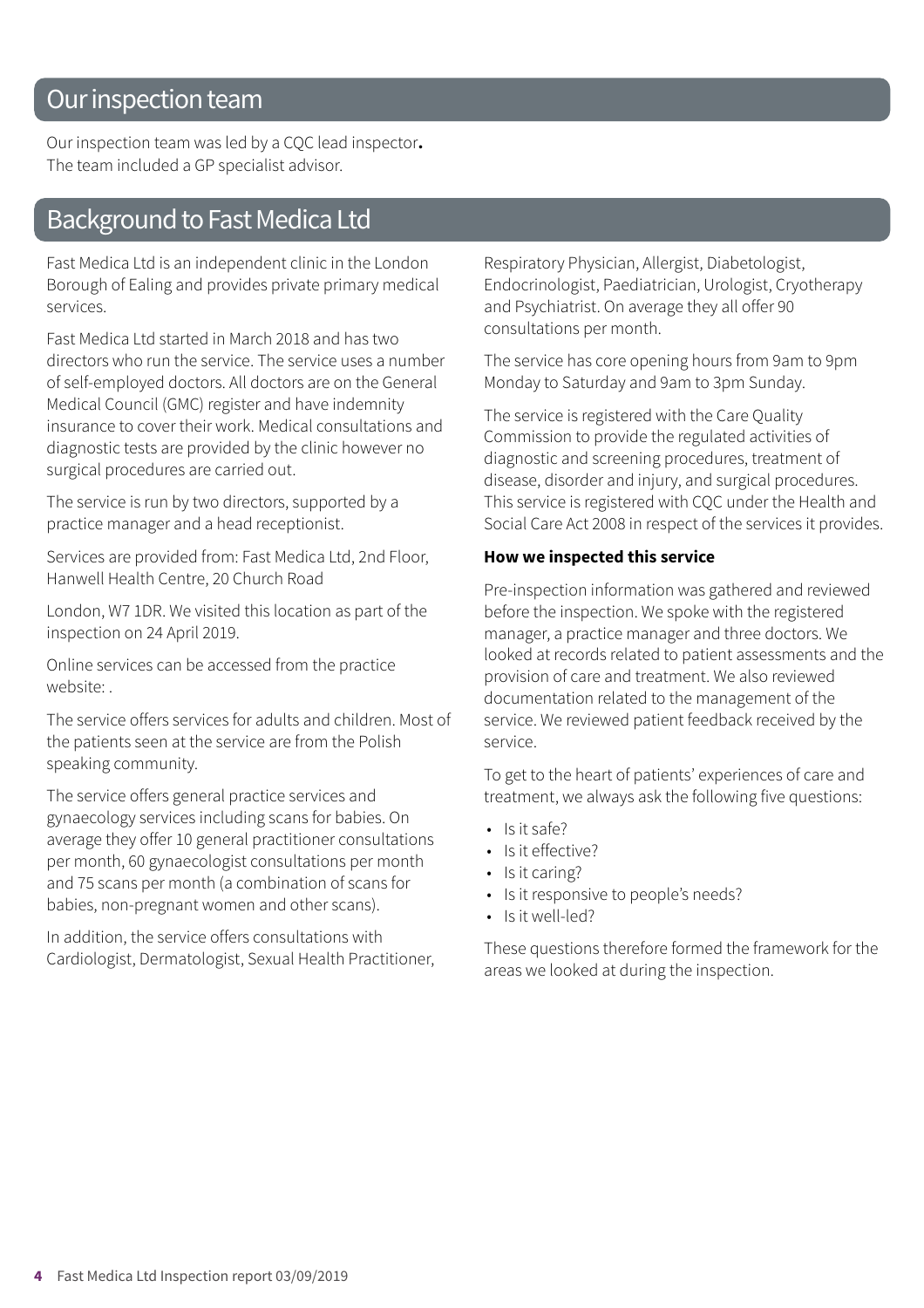### Are services safe?

#### **We rated safe as Good because:**

When we inspected the practice in December 2018, we found that this service was not providing safe care in accordance with the relevant regulations. Specifically, we found:

- The service did not have reliable systems for appropriate and safe handling of medicines.
- Prescribing was not audited or reviewed to identify areas for quality improvement.
- Information needed to deliver safe care and treatment was not always available to the relevant staff in a timely manner.
- They had not always undertaken appropriate recruitment checks prior to employment.
- There was no documented fire evacuation plan specific to the service. The provider did not carry out a risk assessment to identify how staff could support patients with mobility problems to vacate the premises.
- The service did not have any formal monitoring system in place to ensure that regular safety checks had been undertaken by the host who was responsible for managing the premises.

At this inspection in August 2019, we found improvements had been made.

#### **Safety systems and processes**

#### **The service had clear systems to keep people safe and safeguarded from abuse.**

- The service was renting space in shared premises and the host was responsible for managing the premises. The safety risk assessments were available. It had appropriate safety policies, which were regularly reviewed and communicated to staff. Staff received safety information from the service as part of their induction and refresher training.
- The service had systems to safeguard children and vulnerable adults from abuse. Policies were available and were accessible to all staff. They outlined clearly who to go to for further guidance. The practice manager was the safeguarding lead and had received level three child safeguarding training.
- All staff had received up-to-date safeguarding and safety training appropriate to their role. They knew how to identify and report concerns.
- Staff understood their responsibilities to protect patients from abuse, neglect, harassment, discrimination and breaches of their dignity and respect.
- The service treated children and had a system in place to ensure that children were protected.
- The service had systems in place to assure that an adult accompanying a child had parental authority.
- A notice in the waiting room advised patients that chaperones were available if required. Staff who acted as chaperones were trained for the role and had received a DBS check.
- Disclosure and Barring Service (DBS) checks were undertaken where required. (DBS checks identify whether a person has a criminal record or is on an official list of people barred from working in roles where they may have contact with children or adults who may be vulnerable).
- There was a recruitment policy in place to carry out staff checks, including checks of professional registration where relevant, on recruitment and on an ongoing basis. The service had developed a health questionnaire and a health declaration statement as part of health checks during the recruitment process. The service had not recruited any new staff since the previous inspection. However, they had asked all existing staff to complete relevant health checks to ensure satisfactory information was collected about any physical or mental health conditions. The service assured us they would ask for two recent references when they would recruit any new staff in future to evidence satisfactory conduct in previous employment.
- There was an effective system to manage infection prevention and control. We observed that appropriate standards of cleanliness and hygiene were followed. They had carried out hand hygiene and infection control audits.
- The service ensured that facilities and equipment were safe and that equipment was maintained according to manufacturers' instructions, with the exception of an adult oximeter. There were systems for safely managing healthcare waste.
- On registering with the service, a patient identity was verified. The service had a system to ask for a photographic identity during the registration process. They were able to pay by the bank account, debit or credit card and cash.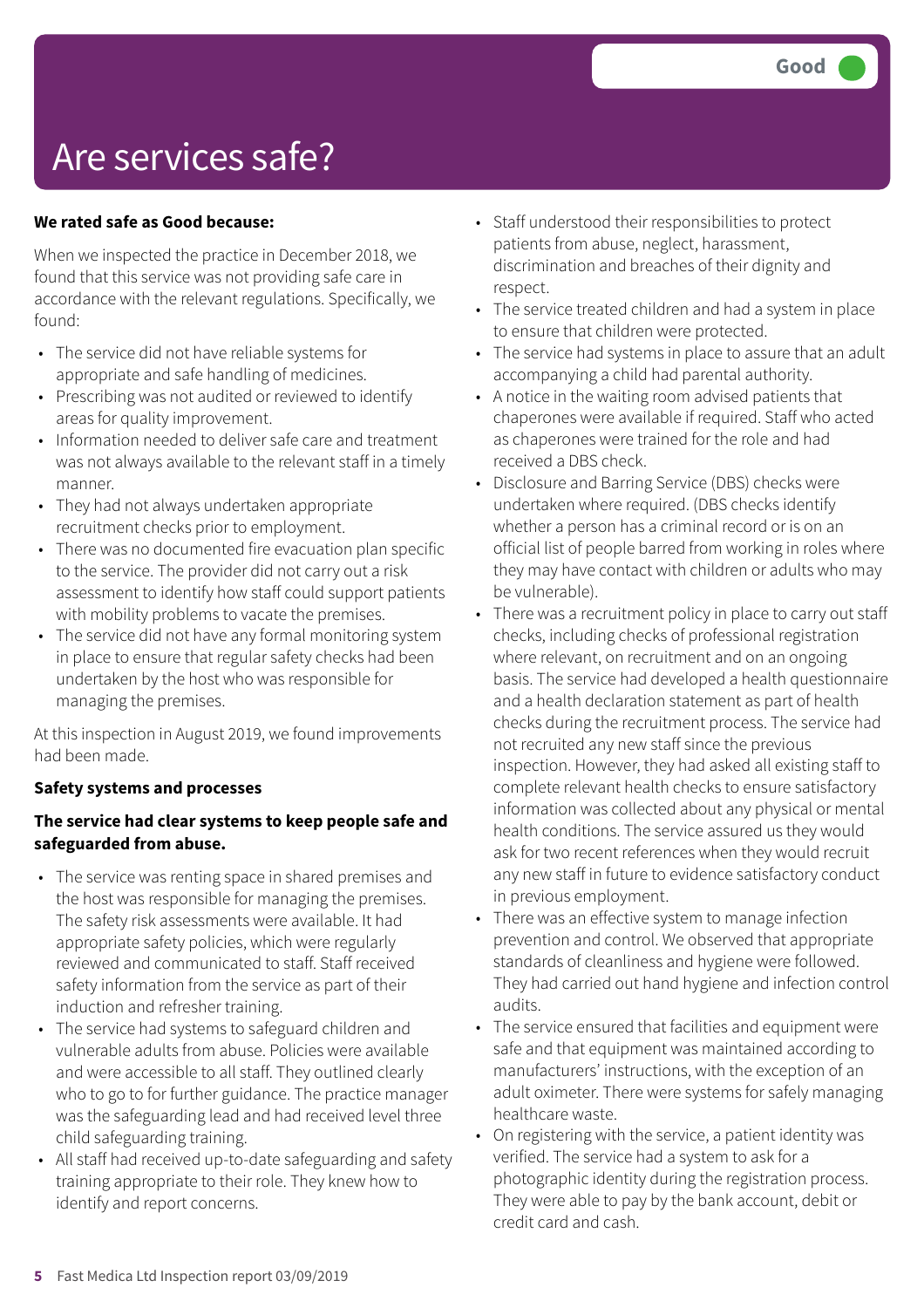### Are services safe?

• The service had a formal documented business continuity plan in place.

#### **Risks to patients**

#### **There were systems to assess, monitor and manage risks to patient safety. However, some improvements were required.**

- There were arrangements for planning and monitoring the number and mix of staff needed.
- There was an effective induction system for all staff tailored to their role.
- Staff understood their responsibilities to manage emergencies and to recognise those in need of urgent medical attention. They knew how to identify and manage patients with severe infections, for example sepsis. The service had a paediatric and an adult pulse oximeter which could be required to enable assessment of a child patient with presumed sepsis. However, we noted that the annual calibration of one of the adult pulse oximeters had not been carried out. However, the service informed us a day after the inspection that they had ordered a new adult pulse oximeter and stopped using the uncalibrated adult pulse oximeter.
- There were suitable medicines and equipment to deal with medical emergencies which were stored appropriately and checked regularly.
- When there were changes to services or staff the service assessed and monitored the impact on safety.
- There were appropriate indemnity arrangements in place.

#### **Information to deliver safe care and treatment**

#### **Staff had the information they needed to deliver safe care and treatment to patients.**

- Individual care records were written and managed in a way that kept patients safe. The care records we saw showed that information needed to deliver safe care and treatment was available to relevant staff in an accessible way. Consultation notes were documented in the English language.
- The service had systems for sharing information with the NHS GP (for patients who do consent to share information with their GP) to enable them to deliver safe

care and treatment. The service had reviewed contents of the registration form to ensure that the patients must actively need to opt out by ticking the box if they did not wish to share information with their GP.

- Patient records and consultation notes were stored securely using an electronic record system. Staff used their login details to log into the operating system, which was a secure programme. The doctors had access to the patient's previous records held by the service. Any paper records were scanned and stored securely.
- The service had a system in place to retain medical records in line with Department of Health and Social Care (DHSC) guidance in the event that they cease trading.
- Clinicians made appropriate and timely referrals in line with protocols and up to date evidence-based guidance.
- The service was registered with the Information Commissioner's Office.

#### **Safe and appropriate use of medicines**

#### **The service had reliable systems for appropriate and safe handling of medicines.**

- The service had taken steps to address the concerns raised during the previous inspection.
- The systems and arrangements for managing medicines, including vaccines, emergency medicines and equipment minimised risks. The service kept prescription stationery securely and monitored its use.
- The service informed us they did not prescribe or store any controlled drugs. The service had updated its medicines policy to reflect this.
- The service had a policy not to prescribe proactively any high risk medicines which required regular monitoring and advised the patients to contact their NHS GP or other private consultants. The service had implemented regular medicines audit to ensure prescribing was in line with best practice guidelines for safe prescribing.
- The service had a documented antibiotic prescribing protocol to support good antimicrobial stewardship in line with local and national guidance. Processes were in place to check and monitor whether the doctors were following this antibiotic prescribing protocol appropriately.
- The service had a documented repeat prescribing policy. The provider informed us repeat prescriptions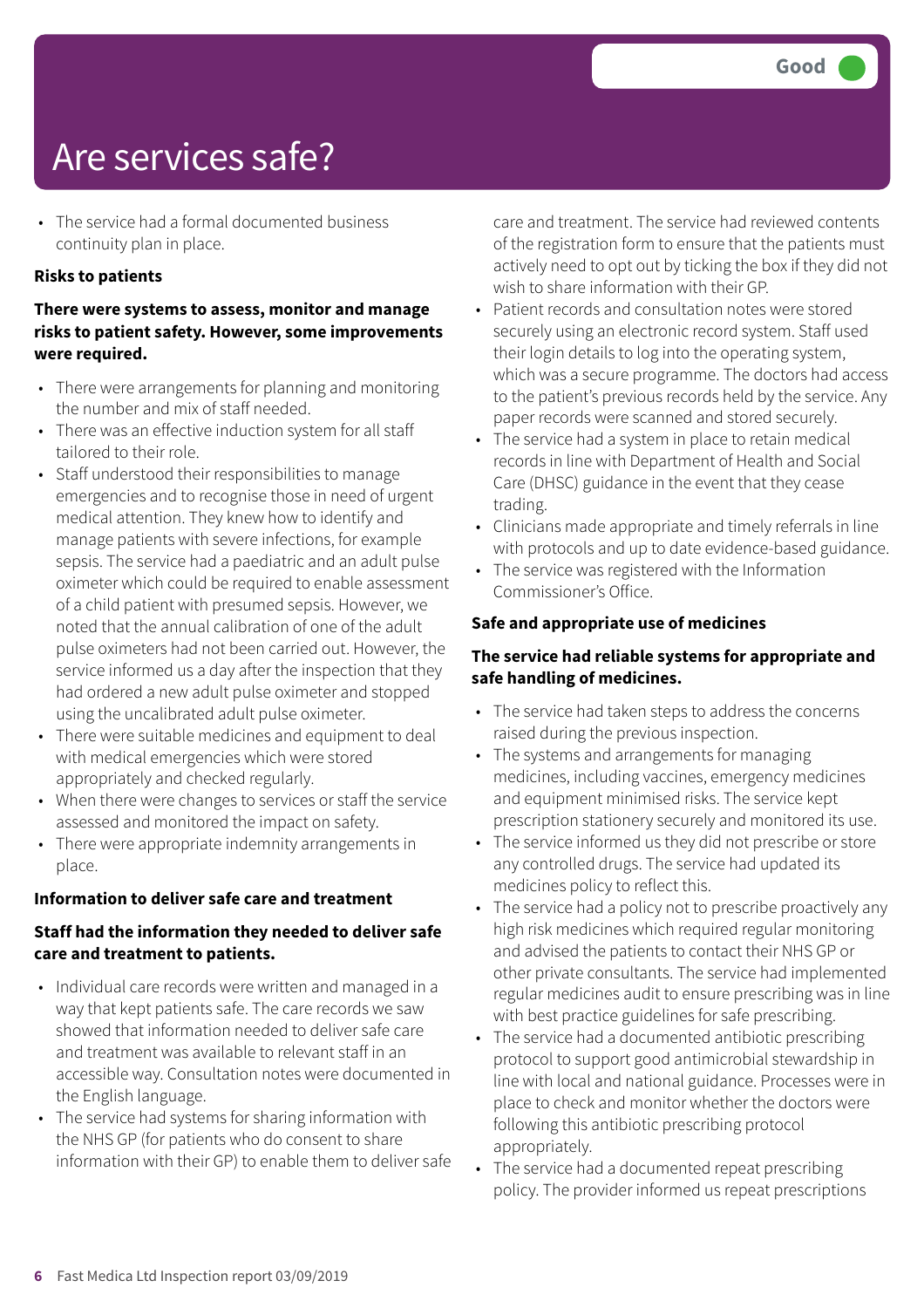### Are services safe?

were issued for up to two months. Patients were advised to attend a follow up appointment with the service as required, without which the doctors would not prescribe further medicines.

- All medicines were prescribed based on the clinical need on an acute basis. The provider informed us they were not responsible for monitoring the care and treatment of patients with a long term condition, with the exception of patients receiving treatment from the psychiatrist.
- Staff prescribed medicines to patients and gave advice on medicines in line with legal requirements and current national guidance. Processes were in place for checking medicines and staff kept accurate records of medicines. Where there was a different approach taken from national guidance there was a clear rationale for this that protected patient safety.

#### **Track record on safety and incidents**

#### **The service had a good safety record.**

- There were comprehensive risk assessments in relation to safety issues.
- The service had up to date fire risk assessment in place and the host was carrying out regular fire safety checks. There was a documented fire evacuation plan specific to the service, which included how staff could support patients with mobility problems to vacate the premises.
- The service had up to date legionella risk assessment in place and regular water temperature checks had been carried out. (Legionella is a term for a particular bacterium which can contaminate water systems in buildings).
- The service was renting space in shared premises and developed a formal monitoring system to ensure that

regular safety checks had been undertaken by the host who was responsible for managing the premises. This helped it to understand risks and gave a clear, accurate and current picture that led to safety improvements.

#### **Lessons learned and improvements made**

#### **The service learned and made improvements when things went wrong.**

- There was a system for recording and acting on significant events. Staff understood their duty to raise concerns and report incidents and near misses.
- There were adequate systems for reviewing and investigating when things went wrong. The service learned and shared lessons identified themes and took action to improve safety in the service. For example, the service had reviewed their stock control arrangements after they ran out of nitrogen gas used for cryotherapy (a treatment to remove skin lesions by freezing).
- The service was aware of and complied with the requirements of the Duty of Candour. The provider encouraged a culture of openness and honesty. The service had systems in place for knowing about notifiable safety incidents

When there were unexpected or unintended safety incidents:

- The service gave affected people reasonable support, truthful information and a verbal and written apology. They kept records of written correspondence.
- The service had signed up to receive patient and medicine safety alerts. The service had an effective mechanism in place to disseminate alerts to all members of the team.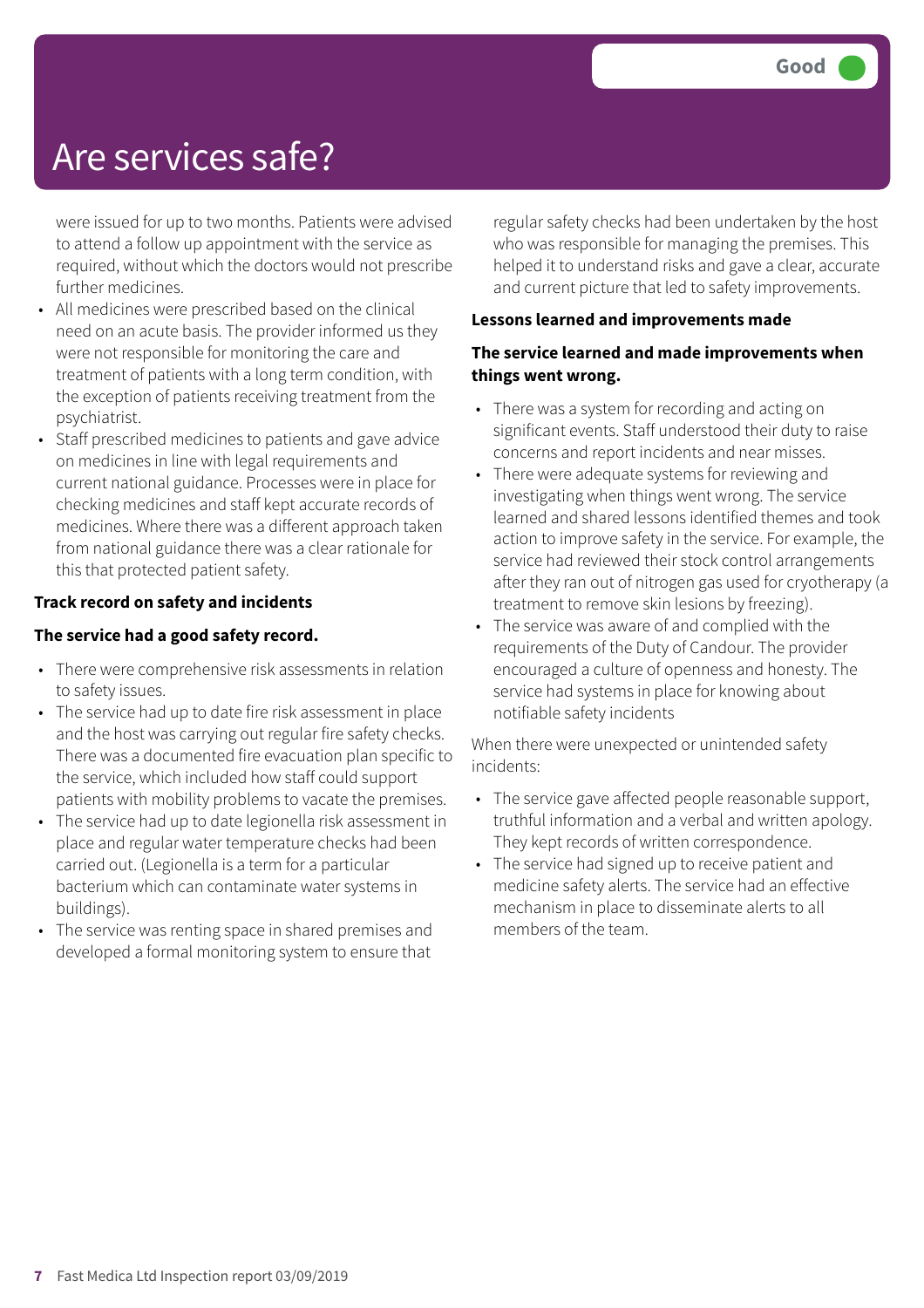#### **We rated effective as Requires improvement because:**

When we inspected the practice in December 2018, we found that this service was not providing effective services in accordance with the relevant regulations. Specifically, we found:

- The service was unable to provide evidence that the consultations of all clinicians were undertaken in line with accepted best practice in the UK or had a documented rationale for alternative treatment provided.
- The service did not have effective systems for appropriate and safe handling of ultrasound scans.
- The limited information was available in the consultation notes. Most of the scan results were documented in the Polish language or mixed notes were documented in both English and Polish languages.
- The service was not actively involved in quality improvement activity.

At this inspection in August 2019, we found improvements had been made. However, they were required to make further improvements, because:

• Some patients had not received coordinated care, because the service had not followed their own policy to encourage patients to share the details of their consultations with their registered GP or regular physician when required to ensure safe and effective delivery of care. The service had not communicated effectively when patients declined, as they had not recorded in the patient's records that they had tried to persuade them to permit this, in situations in which this would be important.

#### **Effective needs assessment, care and treatment**

**The service had systems to keep clinicians up to date with current evidence based practice. We saw evidence that clinicians assessed needs and delivered care and treatment in line with current legislation, standards and guidance (relevant to their service).**

• The service assessed needs and delivered care in line with relevant and current evidence based guidance and standards such as the National Institute for Health and Care Excellence (NICE) best practice guidelines.

- The service had advised all the doctors to provide a documented rationale for alternative treatment provided when it had not been prescribed in accordance with national UK guidelines.
- All patients completed a registration questionnaire at their first visit which included information about their past medical history, personal details, date of birth and NHS GP details (plus consent to update NHS GP of all consultations details). This questionnaire was available in both the English and the Polish languages. This questionnaire was scanned and uploaded into the attachments section of the clinical record system.
- We reviewed 27 examples of medical records which demonstrated that patients' needs were fully assessed and they received care and treatment supported by clear clinical pathways and protocols. The outcomes of each assessment were clearly recorded, and the clinical notes had included appropriate information in an accessible way. Consultation notes and the scan results were documented in the English language.
- Clinicians had enough information to make or confirm a diagnosis.
- We saw no evidence of discrimination when making care and treatment decisions.
- Arrangements were in place to deal with repeat patients.
- Staff assessed and managed patients' pain where appropriate.

An ultrasound scan service was offered onsite which included scans for babies carried out by the gynaecologist. In addition, the scans were also carried out by urologist and endocrinologist consultants to help diagnose the causes of pain, swelling and infection in the body's internal organs. (An ultrasound scan is a procedure that used high-frequency sound waves to create an image of the inside of the body).

- The scans were offered for clinical diagnostic purposes only after the consultation with the doctors. The ultrasound examination was not performed as a result of an external referral.
- All doctors who conduct the scan were appropriately trained to operate the equipment and analyse the scan results. The provider informed us all the doctors were following the British Medical Ultrasound Society (BMUS) guidelines.
- The service had reviewed a protocol for safe handling of ultrasound scans and included appropriate information to ensure the effective management and handling of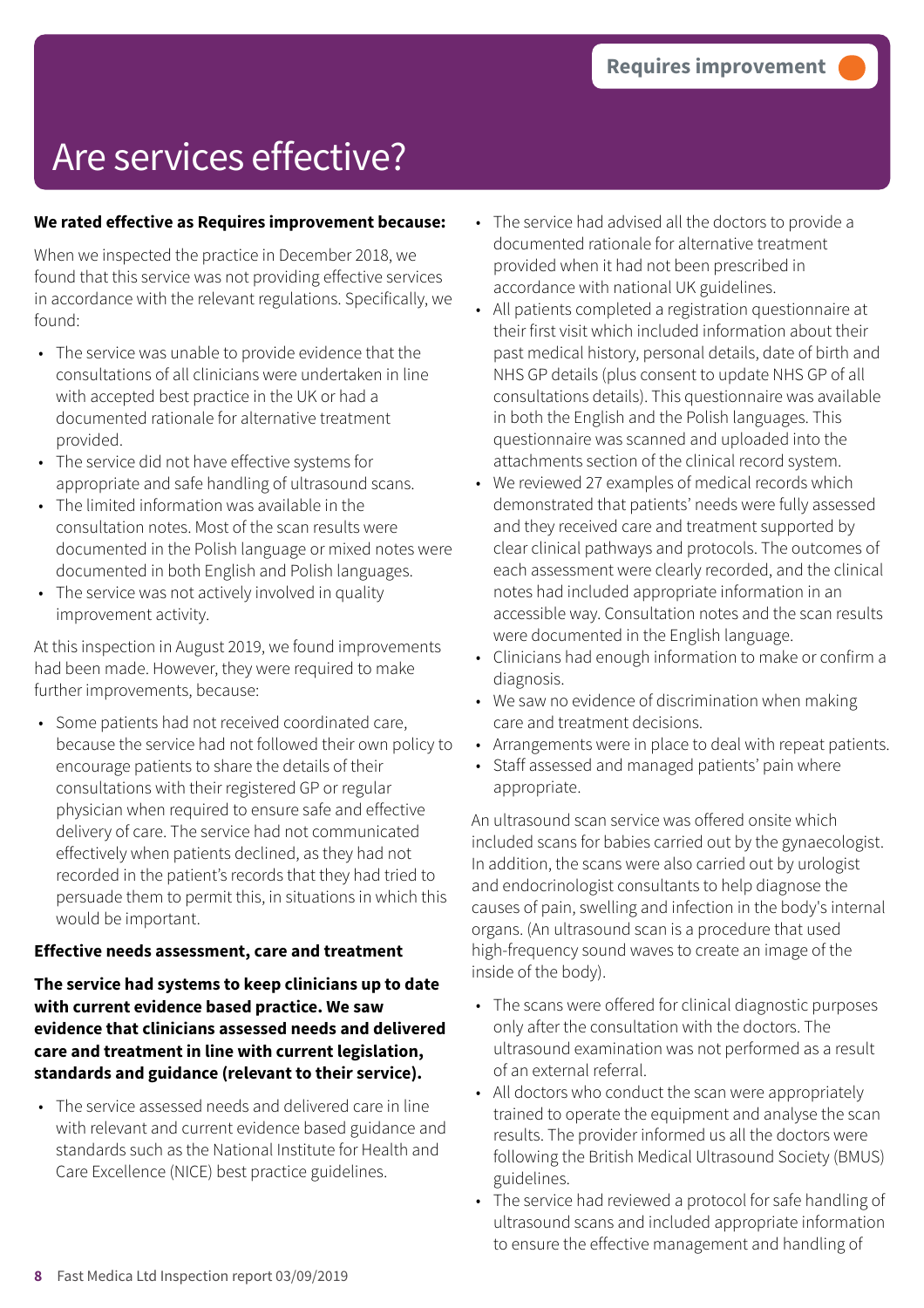ultrasound scans. The service had carried out a medical notes audit to check the quality of clinical records and assessments to ensure the BMUS guidelines were followed correctly.

The baby scans were mostly offered in addition to the NHS maternity pathway. All women were advised to attend their NHS scans as part of their maternity pathway. All women who undertake these scans were given verbal information about the potential risks to the unborn child from additional use of ultrasound during the pregnancy, so they could make an informed decision before proceeding with the scan. The woman's consent to care and treatment was always obtained and documented. The service shared information with the woman's NHS GPs with their consent. The service had developed a clinical risk management template to consider how they would manage the risk (when consent to share information was not given) if a significant abnormality was detected during the baby scans.

#### **Monitoring care and treatment**

#### **The service was actively involved in quality improvement activity**.

- We saw the service had implemented an effective system to assess and monitor the quality and appropriateness of the care provided.
- The service had carried out clinical audits to ensure effective monitoring and assessment of the quality of the service.
- There was evidence of quality improvement activity to review the effectiveness and appropriateness of the care provided. For example, the service had carried out audits of clinical records to monitor the appropriateness of the care provided which included to ensure treatment options were discussed and decisions documented in the English language. The service had reviewed the template after the initial audit and a follow up audit was planned in the future.
- The service had carried out prescribing audits to monitor the individual prescribing decisions.
- The service was not responsible for managing patients with long-term conditions (with the exception of patients receiving treatment from the psychiatrist) and they were referred to their NHS GP or other private consultants with their consent.
- Patients' health was monitored to ensure medicines were being used safely and followed up on appropriately. Patients were required to attend a periodic check with the service, without which the doctor would not prescribe further medicines.
- The doctor advised patients what to do if their condition got worse and where to seek further help and support.
- We found the service was following up on pathology results and had an effective monitoring system in place to ensure that all abnormal results were managed in a timely manner and saved in the patient's records.

#### **Effective staffing**

#### **Staff had the skills, knowledge and experience to carry out their roles.**

- The service was run by two directors. One of the directors was a CQC registered manager. The directors were supported by a practice manager and a head receptionist to deal with telephone, email and face to face queries and book appointments.
- The doctors were registered with the General Medical Council (GMC) the medical professionals' regulatory body with a license to practice.
- The service had kept the evidence of doctors' professional qualification in their staff files.
- The doctors had a current responsible officer. (All doctors working in the United Kingdom are required to have a responsible officer in place and required to follow a process of appraisal and revalidation to ensure their fitness to practice). The doctors were following the required appraisal and revalidation processes. All the doctors had received a formal internal appraisal within the last 12 months.
- All staff were appropriately qualified. The service had an induction programme for all newly appointed staff.
- The service understood the learning needs of staff and provided protected time and training to meet them. All staff had received training relevant to their role. Up to date records of skills, qualifications and training were maintained. Staff were encouraged and given opportunities to develop.
- The service had a clear approach for supporting and managing clinical staff to assess if their performance was satisfactory or variable.

#### **Coordinating patient care and information sharing**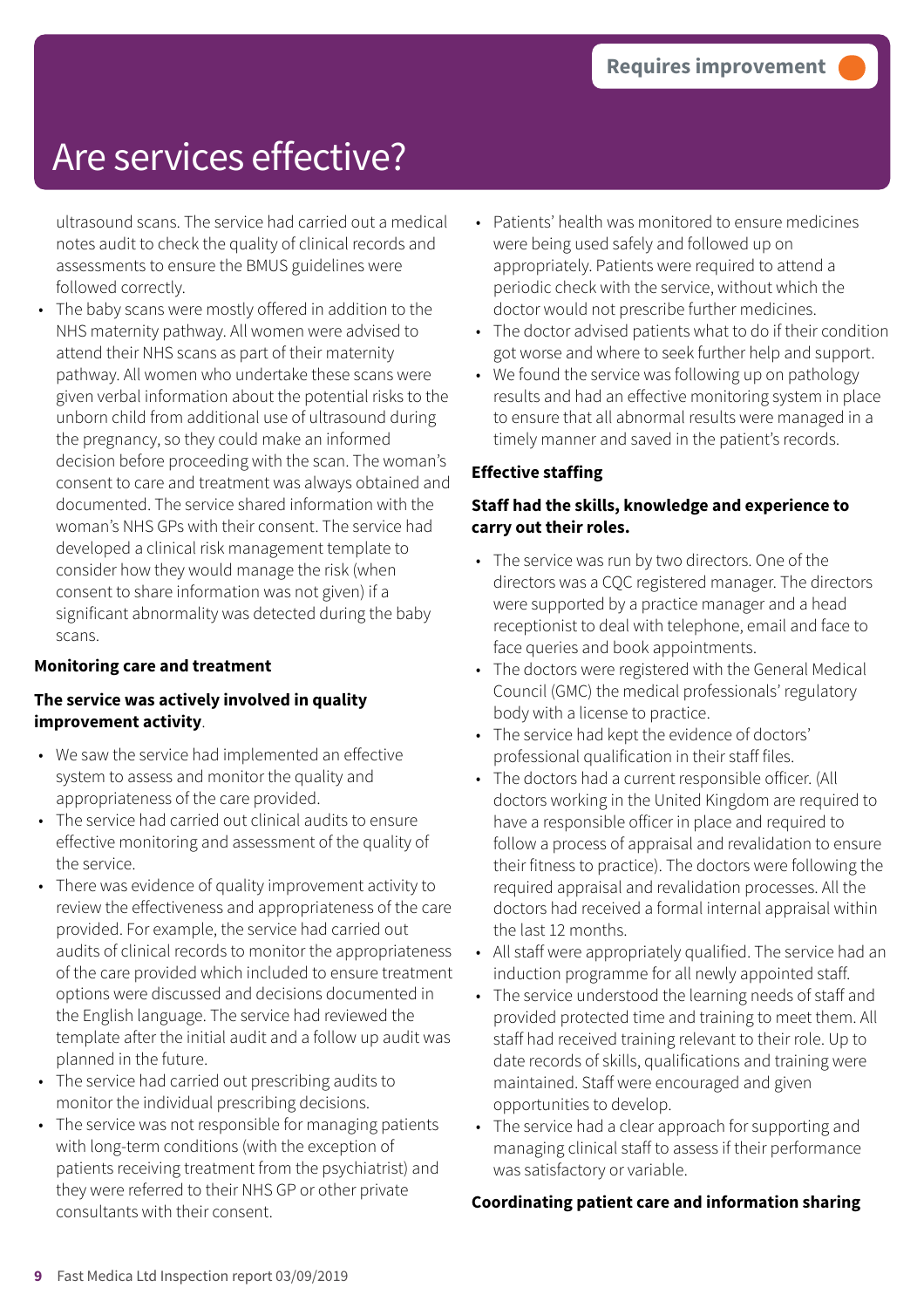#### **Staff did not work well with other organisations, to deliver effective care and treatment.**

- Before providing treatment, doctors at the service ensured they had adequate knowledge of the patient's health, any relevant test results and their medicines history. The service informed us they would signpost patients to more suitable sources of treatment where this information was not available to ensure safe care and treatment.
- All patients were asked for consent to share details of their consultation and any medicines prescribed with their registered GP on each occasion they used the service. They informed us if the patient did not agree to the service sharing information with their registered GP, then in case of an emergency, the service discussed this again with the patient to seek their consent. Where patients agreed to share their information, we saw evidence of letters sent to their registered GP in line with GMC guidance.
- Patients received person-centred care. The service informed us if a patient needed further examination they were directed back to their registered GP or regular physician. However, we found some patients had not received coordinated care, because the service had not followed their own policy. The service informed us that patients were encouraged to share the details of their consultations with their registered GP or regular physician when required to ensure safe and effective delivery of care but were free to decline to do so. The service had not communicated effectively when patients declined, as they had not recorded in the patient's records that they had tried to persuade them to permit this, in situations in which this would be important. For example, the service had not shared the details of a newly diagnosed diabetic patient with their registered GP. In addition, we noted this patient was a lorry driver and the service had not assured themselves that the patient had been advised that the details of this new diagnosis should be shared with the Driver and Vehicle Licensing Agency (DVLA).
- We also noted that a doctor had changed the medicine (used to treat low functioning thyroid glands) dosage of a patient which was not shared with their registered GP.
- We saw an evidence where a doctor had started hormone replacement therapy treatment which was not shared with their registered GP.
- In all the above three examples, we noted the patients did not agree to the service sharing information with their registered GP. However, the service had not followed their own policy because there was no documentary evidence available to demonstrate that the doctors had explained the risks to the patients and encouraged them to share the details of their consultations with their registered GP.
- The provider had risk assessed the treatments they offered. They had identified medicines that were not suitable for prescribing because they were liable to abuse or misuse, and those for the treatment of long term conditions which required regular monitoring.
- Patient information was shared appropriately and the information needed to plan and deliver care and treatment was available to relevant staff in a timely and accessible way.
- Information shared by email was password protected in order to ensure data security.

#### **Supporting patients to live healthier lives**

#### **Staff were consistent and proactive in empowering patients, and supporting them to manage their own health and maximise their independence.**

- Where appropriate, staff gave people advice so they could self-care.
- Where patients needs could not be met by the service, staff redirected them to the appropriate service for their needs.

#### **Consent to care and treatment**

#### **The service obtained consent to care and treatment in line with legislation and guidance .**

- Staff understood the requirements of legislation and guidance when considering consent and decision making.
- Staff supported patients to make decisions. Where appropriate, they assessed and recorded a patient's mental capacity to make a decision.
- Staff demonstrated a clear understanding of the Gillick competency test. (These are used to help assess whether a child under the age of 16 has the maturity to make their own decisions and to understand the implications of those decisions).
- The service monitored the process for seeking consent appropriately.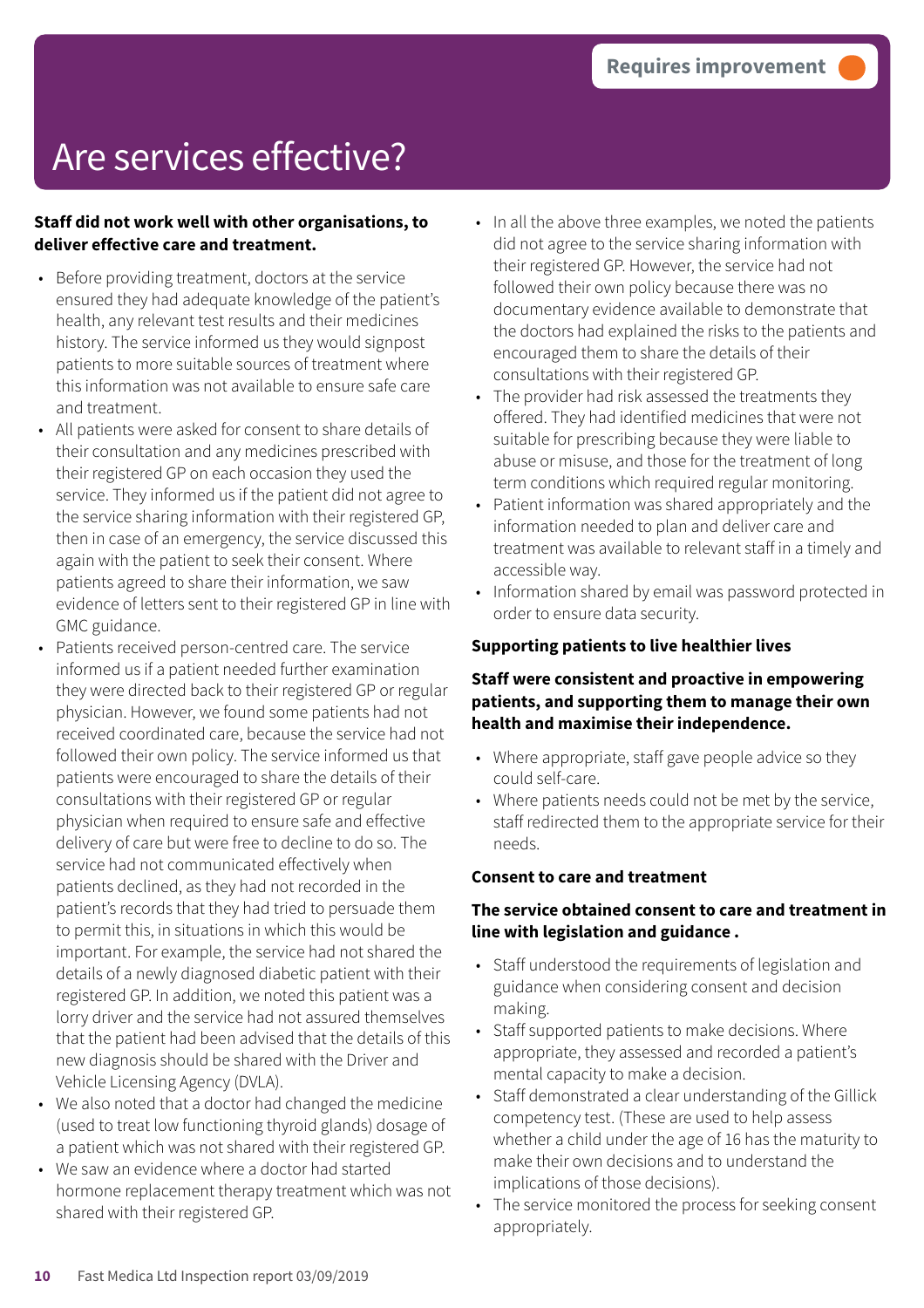- We were told that any treatment including fees was fully explained to the patient prior to the procedure and that people then made informed decisions about their care.
- There was information on the service's website with regards to how the service worked and what costs applied. The website had details on how the patient could contact them with any enquiries.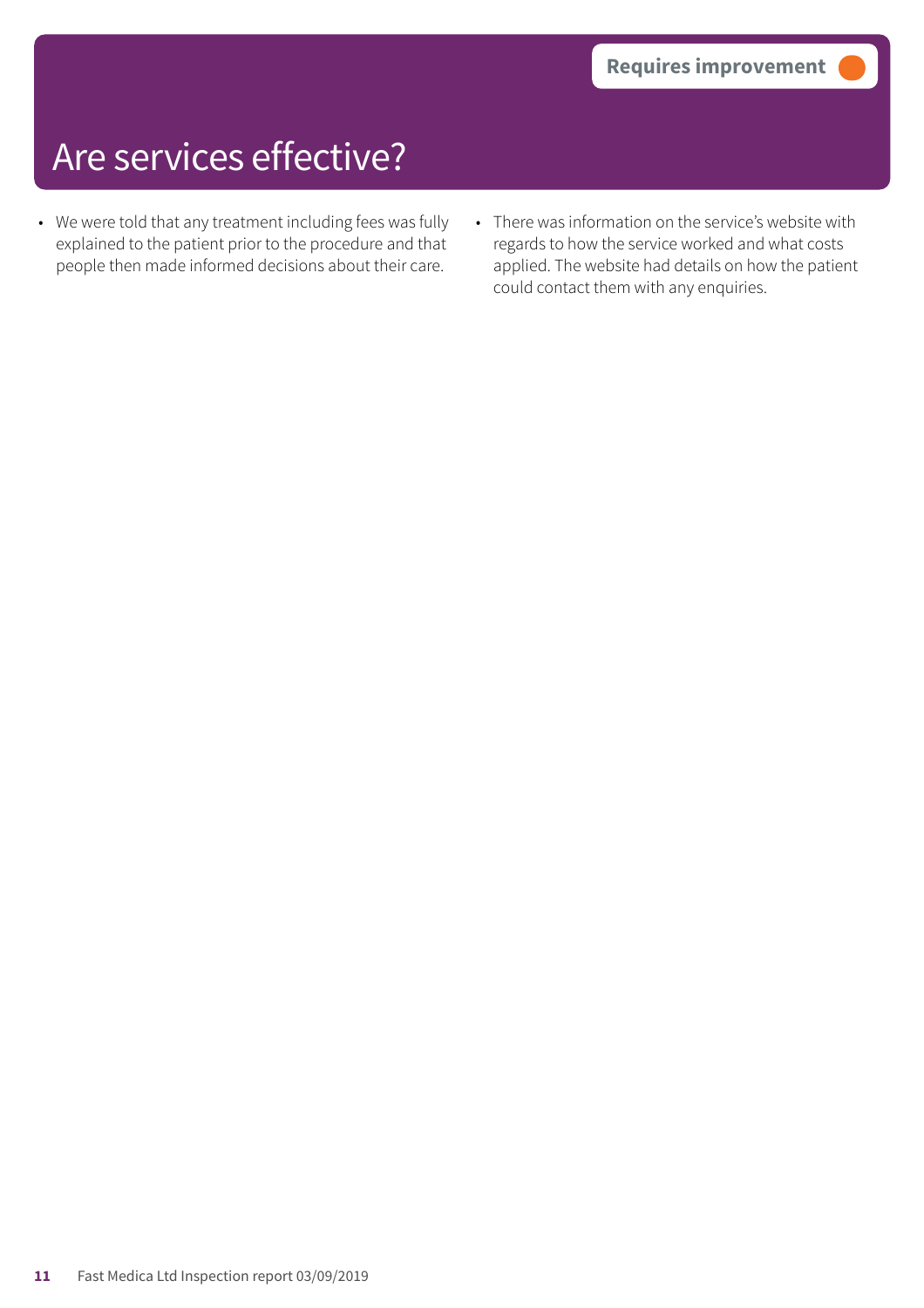# Are services caring?

#### **We rated caring as Good because:**

#### **Kindness, respect and compassion**

#### **Staff treated patients with kindness, respect and compassion.**

- Staff understood patients' personal, cultural, social and religious needs. They displayed an understanding and non-judgmental attitude to all patients.
- The service sought feedback on the quality of clinical care patients received.
- We obtained the views of patients who used the service. We received 25 patient Care Quality Commission (CQC) comment cards. We also spoke with two patients on the day of the inspection. Feedback from patients was positive about the way staff treat people. Patients said the staff was helpful, caring and treated them with dignity and respect. They told us they were satisfied with the care provided by the service and said their dignity and privacy was respected.
- The service gave patients timely support and information.
- We saw that staff treated patients respectfully and politely over the telephone.

#### **Involvement in decisions about care and treatment**

#### **Staff helped patients to be involved in decisions about care and treatment.**

- The service gave patients clear information to help them make informed choices including details of the scope of services offered and information on fees.
- Patients told us that they felt listened to and supported by staff and had sufficient time during consultations to make an informed decision about the choice of treatment available to them. Feedback suggested that patients felt diagnosis and treatment options were explained clearly to them.
- 95% of the patients seen at the service were from the Polish community. We found that interpretation services were available for patients who did not have Polish or English as a first language. However, the provider informed us that the patients would be told in advance that they would be paying additional charges for interpretation services. Patients were also told about the multi-lingual staff who might be able to support them.
- Staff communicated with people in a way that they could understand, for example, communication aids and easy read materials were available.

#### **Privacy and Dignity**

#### **The service respected patients' privacy and dignity.**

- Staff recognised the importance of people's dignity and respect.
- Staff knew that if patients wanted to discuss sensitive issues or appeared distressed they could offer them a private room to discuss their needs.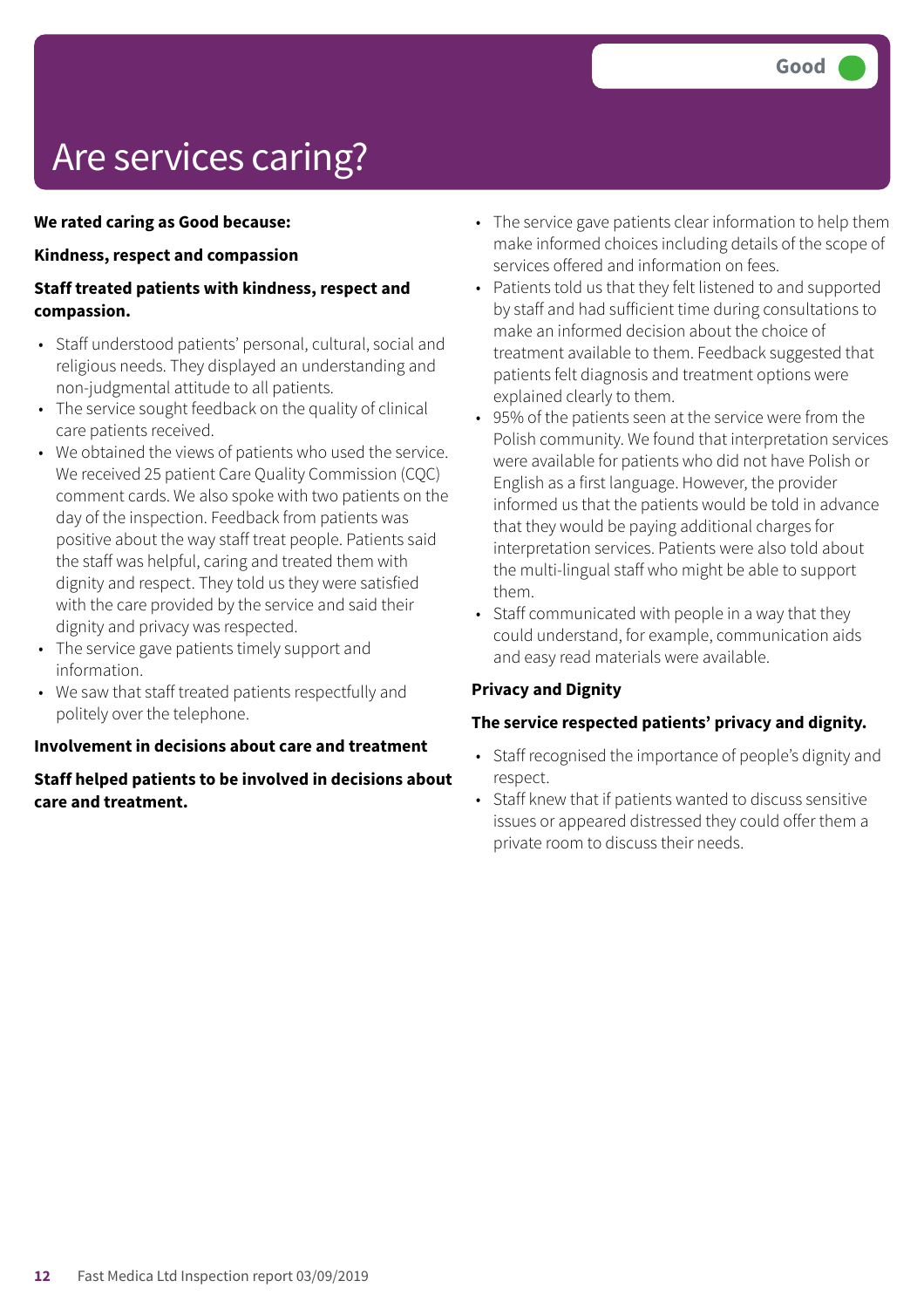### Are services responsive to people's needs?

#### **We rated responsive as Good because:**

#### **Responding to and meeting people's needs**

#### **The service organised and delivered services to meet patients' needs. It took account of patient needs and preferences.**

- Patients' individual needs and preferences were central to the planning and delivery of tailored services. Services were flexible, provided choice and ensured continuity of care, for example, late evening and weekend appointments were available for patients who were unable to attend the service during normal working hours.
- The provider offered services for adults and children. The service ensured that all patients were seen face to face for their consultation.
- The provider offered consultations to anyone who requested and paid the appropriate fee and did not discriminate against anyone.
- The facilities and premises were appropriate for the services delivered. The premises were accessible for patients with mobility issues. The services were offered on the second floor. There were a lift and ramp available on the premises. The service had carried out an Access Audit.
- There was a patients' leaflet which included arrangements for dealing with complaints, information regarding access to the service, consultation and treatment fees, terms and conditions, and cancellation policy.
- The service website was well designed, clear and simple to use featuring regularly updated information. The service website included a translation facility.

#### **Timely access to the service**

#### **Patients were able to access care and treatment from the service within an appropriate timescale for their needs.**

- Patients had timely access to initial assessment, test results, diagnosis and treatment.
- Waiting times, delays and cancellations were minimal and managed appropriately.
- The appointment system was easy to use. Appointments were available on a pre-bookable basis. The service only offered face to face consultations.
- Consultations were available between 9am to 9pm Monday to Saturday and 9am to 3pm Sunday. The provider was flexible to accommodate consultations if required for working patients who could not attend during normal opening hours.
- Patients could access the service in a timely way by making their appointment over the telephone, in person or online.
- This service was not an emergency service. Patients who had a medical emergency were advised to ask for immediate medical help via 999 or if more appropriate to contact their own GP or NHS 111.
- The patient feedback we received confirmed they had flexibility and choice to arrange appointments in line with other commitments.

#### **Listening and learning from concerns and complaints**

#### **The service took complaints and concerns seriously and responded to them appropriately to improve the quality of care.**

- The service had a complaints policy and there were procedures in place for handling complaints. The policy contained appropriate timescales for dealing with the complaint. There was a designated responsible person to handle all complaints.
- The complaints policy included information of the complainant's right to escalate the complaint to the Centre for Effective Dispute Resolution (CEDR), the General Medical Council (GMC), and the Care Quality Commission (CQC) if dissatisfied with the response. However, we noted the service was not registered with the Centre for Effective Dispute Resolution (CEDR).
- Information about how to make a complaint or raise concerns was available. Staff treated patients who made complaints compassionately.
- We looked at a complaint received in the last 12 months and found that complaints had been addressed in a professional manner and patients received a timely response. There was evidence that the service had provided an apology when required.
- The service informed patients of any further action that may be available to them should they not be satisfied with the response to their complaint.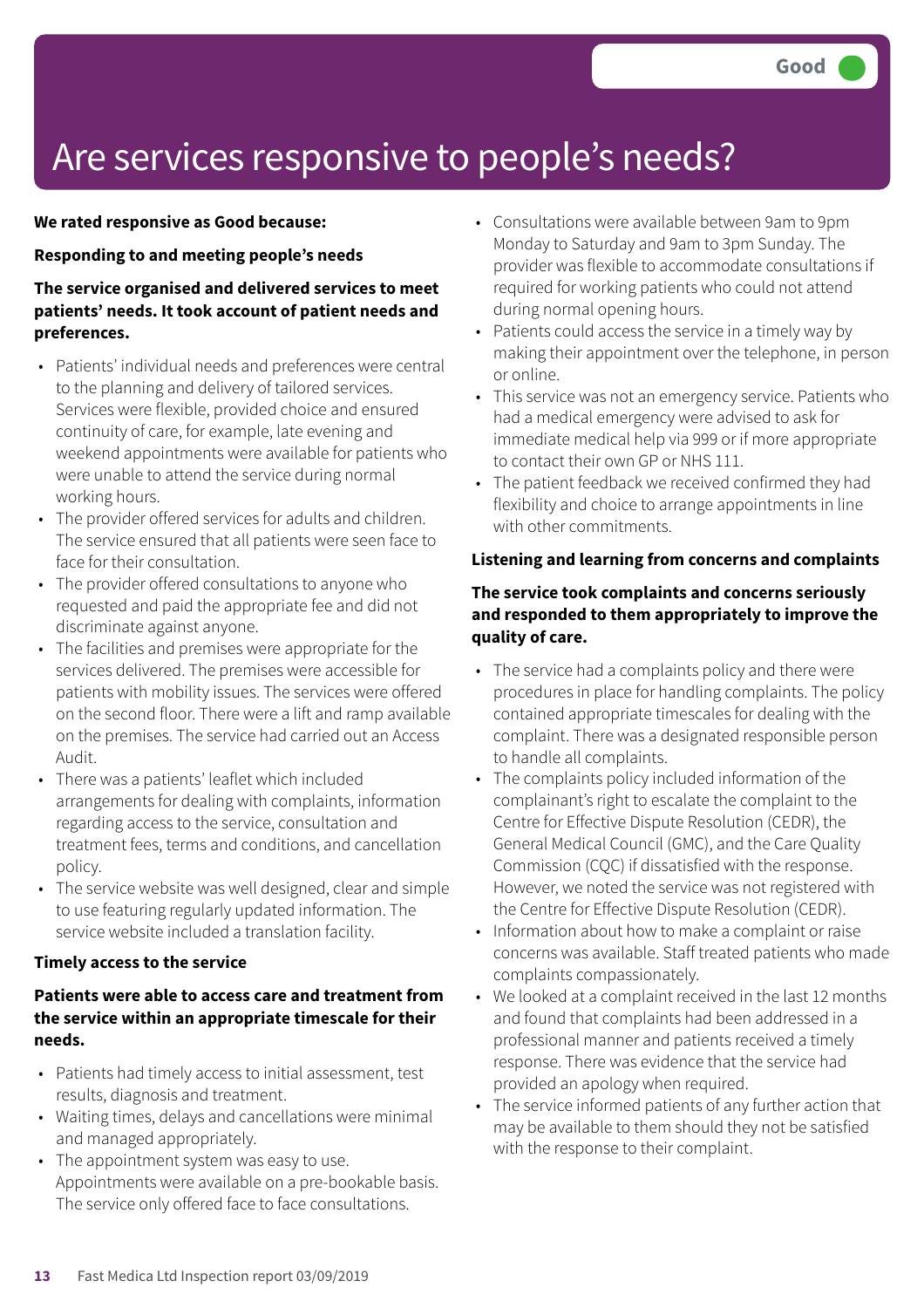### Are services well-led?

#### **We rated well-led as Good because:**

When we inspected the practice in December 2018, we found that this service was not providing well-led care in accordance with the relevant regulations. Specifically, we found:

- There was a lack of effective clinical leadership.
- There was a lack of good governance and limited evidence of quality improvement activity to review the effectiveness and appropriateness of the care provided.
- There was insufficient quality monitoring of clinicians' performance.
- Some policies and protocols did not include sufficient information.

At this inspection in August 2019, we found improvements had been made.

#### **Leadership capacity and capability**

#### **Leaders had the capacity and skills to deliver high-quality, sustainable care.**

- The service had appointed one of the doctors (also the director) the clinical lead (from 4 January 2019) to ensure the delivery of high-quality, sustainable care.
- The registered manager and the doctors we spoke with were knowledgeable about issues and priorities relating to the quality and future of services. They understood the challenges and were addressing them.
- Leaders at all levels were visible and approachable. They worked closely with staff and others to make sure they prioritised compassionate and inclusive leadership.
- The service had effective processes to develop leadership capacity and skills, including planning for the future leadership of the service.

#### **Vision and strategy**

#### **The service had a clear vision and credible strategy to deliver high quality care and promote good outcomes for patients.**

- There was a clear vision and set of values. The service had a realistic strategy to achieve priorities. The service did not have a documented business plan.
- The service developed its vision, values and strategy jointly with staff and external partners (where relevant).
- Staff were aware of and understood the vision, values and strategy and their role in achieving them.

• The service monitored progress against delivery of the strategy.

#### **Culture**

#### **The service had a culture of high-quality sustainable care.**

- Staff felt respected, supported and valued. They were proud to work for the service.
- The service focused on the needs of patients.
- The registered manager informed us they would act on behaviour and performance inconsistent with the vision and values.
- Openness, honesty and transparency were demonstrated when responding to incidents and complaints. The service was aware of and had systems to ensure compliance with the requirements of the duty of candour.
- Staff told us they could raise concerns and were encouraged to do so. They had confidence that these would be addressed.
- There were processes for providing all staff with the development they need. This included appraisal and career development conversations. All staff received regular annual appraisals in the last year. Staff were supported to meet the requirements of professional revalidation where necessary. Clinical staff were considered valued members of the team. They were given protected time for professional development and evaluation of their clinical work.
- There was a strong emphasis on the safety and well-being of all staff.
- The service actively promoted equality and diversity. Staff had received equality and diversity training. Staff felt they were treated equally.
- There were positive relationships between staff and teams.

#### **Governance arrangements**

#### **There were clear responsibilities, roles and systems of accountability to support good governance and management.**

- The service had reviewed and amended its clinical governance systems. At this inspection, we found improvements had been made.
- Structures, processes and systems to support good governance and management were clearly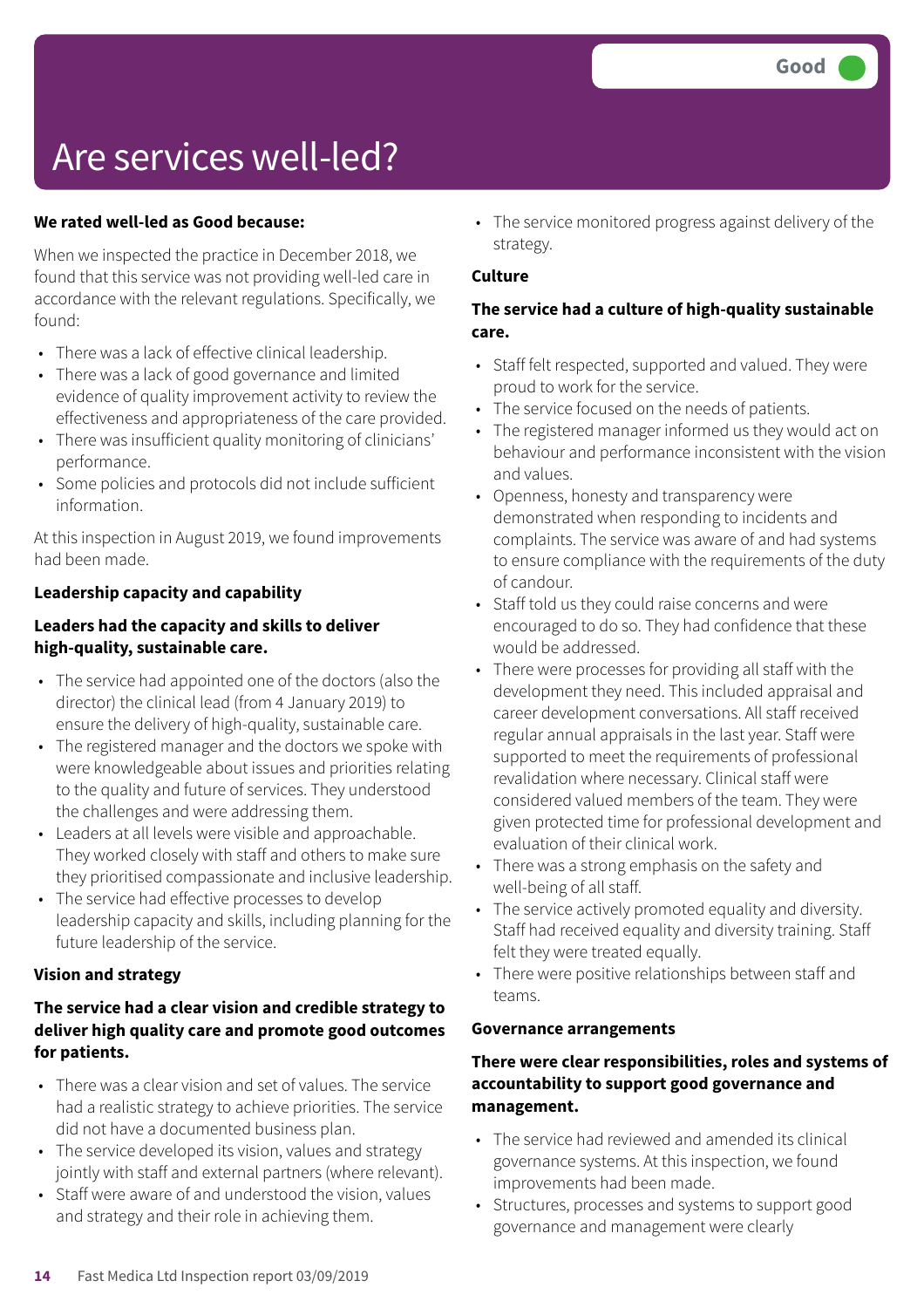### Are services well-led?

implemented. For example, the service had carried out audits to ensure safe prescribing guidelines were followed. They had developed a documented repeat prescribing policy. They had carried out prescribing audit to monitor the quality of prescribing.

- The service had carried out clinical notes audit to monitor that the clinicians had maintained an accurate, complete and contemporaneous record in respect of each service user. This included a record of the care and treatment provided to the service user and of decisions taken in relation to the care and treatment provided.
- Staff were clear on their roles and accountabilities.
- The service had reviewed and updated policies and procedures. However, they had not always assured themselves that they were operating as intended. For example, some patients had not received coordinated care, because the service had not followed their own policy and encouraged some patients to share the details of their consultations with their registered GP or regular physician when required to ensure safe and effective delivery of care. The service had not communicated effectively when patients declined, as they had not made a note in the patient's records that they had tried to persuade them to permit this, in situations in which this would be important.
- The service held regular clinical governance meetings.

#### **Managing risks, issues and performance**

#### **There were clear and effective processes for managing risks, issues and performance.**

- There was an effective, process to identify, understand, monitor and address current and future risks including risks to patient safety.
- The service had processes to manage current and future performance. Performance of clinical staff could be demonstrated through audit of their consultations, prescribing and referral decisions. Leaders had oversight of safety alerts, incidents, and complaints.
- Clinical audit had a positive impact on the quality of care and outcomes for patients. There was clear evidence of action to change services to improve quality.
- The provider had plans in place and had trained staff for major incidents.
- There was a peer review system in place.
- The service held regular staff team meetings.

• The service had developed a Medical Advisory Committee (MAC) and both the directors and the responsible officer were included in the MAC. They had decided to meet twice a year to review the performance of all practitioners with practising privileges.

#### **Appropriate and accurate information**

#### **The service acted on appropriate and accurate information.**

- Quality and operational information was used to ensure and improve performance. Performance information was combined with the views of patients.
- Quality and sustainability were discussed in relevant meetings where all staff had sufficient access to information.
- The information used to monitor performance and the delivery of quality care was accurate and useful. There were plans to address any identified weaknesses.
- There were robust arrangements in line with data security standards for the availability, integrity and confidentiality of patient identifiable data, records and data management systems.

#### **Engagement with patients, the public, staff and external partners**

#### **The service involved patients and staff to support high-quality sustainable services.**

- The service encouraged and heard views and concerns from the patients and staff. The service had gathered feedback from patients through feedback and in-house patient surveys. The service had carried out patients' survey from October 2018 to June 2019. This was highly positive about the quality of service patients received.
- Staff could describe to us the systems in place to give feedback. We saw evidence of feedback opportunities for staff and how the findings were fed back to staff. We saw an annual staff survey was carried out in October 2018.
- Staff meetings were held regularly which provided an opportunity for staff to engage with the service.
- The service was transparent, collaborative and open with stakeholders about performance.
- There were examples of compliments received by the service. We saw a number of positive comments documented on the online review websites at the time of our inspection.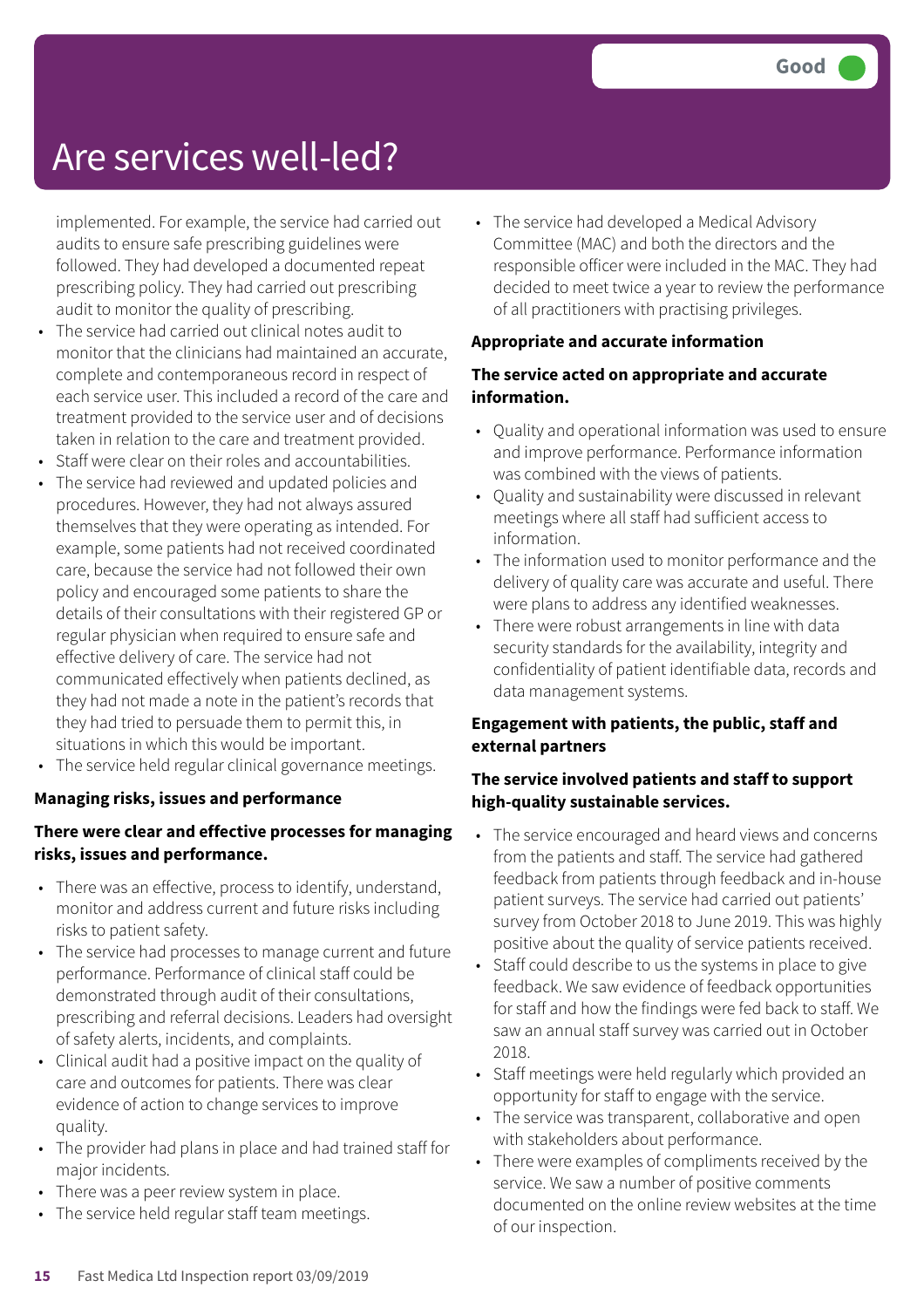### Are services well-led?

• The service had initiated an online networking tool to communicate quickly with staff members. This networking platform was used to share information, staffing matters and monitor the resources.

#### **Continuous improvement and innovation**

#### **There were evidence of systems and processes for learning and continuous improvement.**

• There was a focus on continuous learning and improvement.

- The service made use of internal and external reviews of incidents and complaints. Learning was shared and used to make improvements.
- Staff were involved in discussions about how to run and develop the service.
- The staff we spoke with informed us that they could raise concerns and discuss areas of improvement with the directors as and when required. The staff were encouraged to identify opportunities to improve the service delivered.